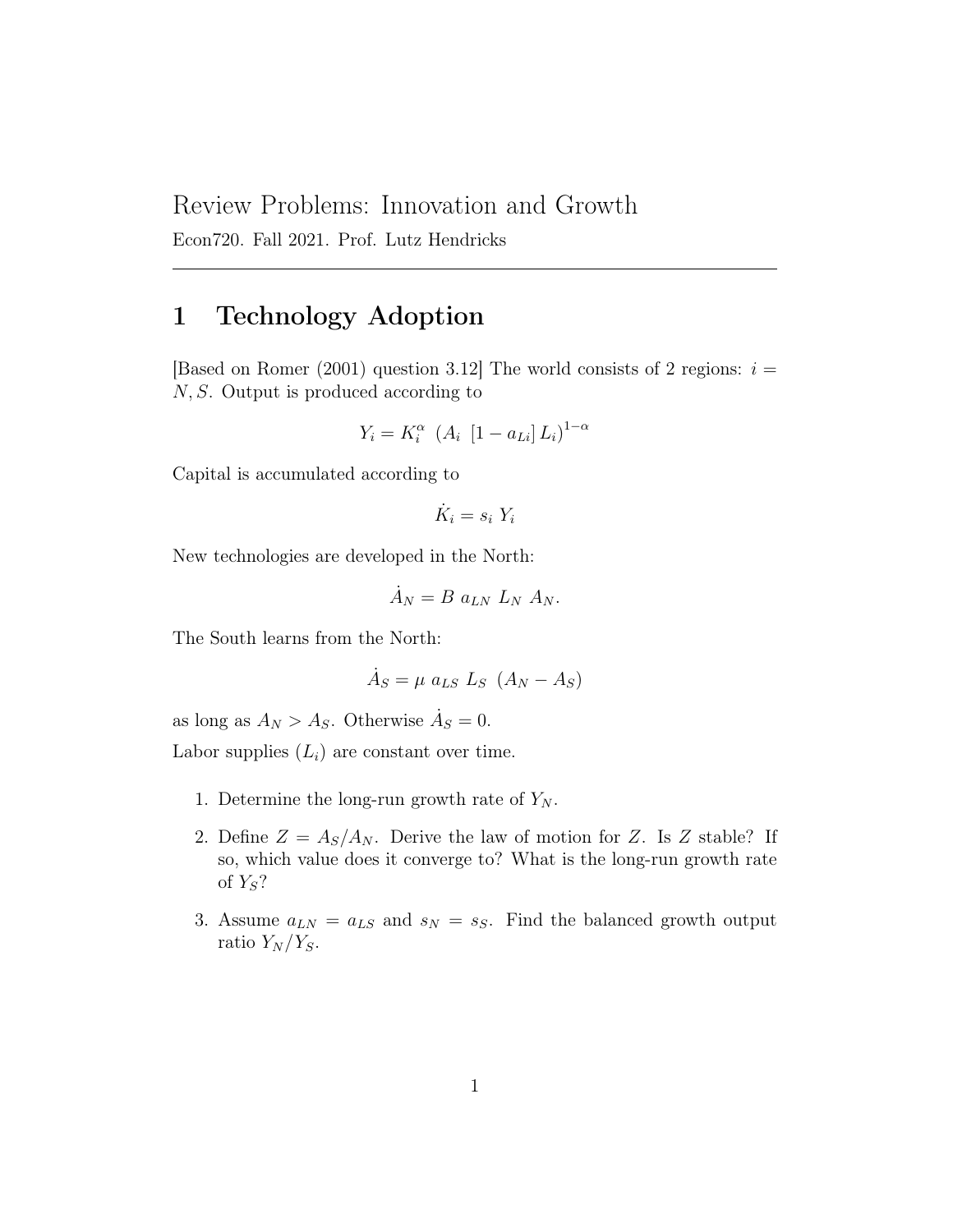### 1.1 Answer: Technology adoption

1. The growth rates obey

$$
g(Y_i) = \alpha g(K_i) + (1 - \alpha) g(A_i) \tag{1}
$$

$$
g(K_i) = s_i Y_i / K_i \tag{2}
$$

$$
g(A_N) = B a_{LN} L_N \tag{3}
$$

$$
g(A_S) = \mu a_{LS} L_S (A_N / A_S - 1) \tag{4}
$$

In the long-run

and therefore

$$
g(Y_i) = g(K_i)
$$
  

$$
g(Y_i) = g(A_i)
$$
 (5)

**2.** The law of motion for  $Z$  is

$$
g(Z) = g(A_S) - g(A_N)
$$
  
=  $\mu a_{LS} L_S (1/Z - 1) - B a_{LN} L_N$ 

This has a unique, stable steady state. Its value is

$$
1/Z^* = 1 + \frac{B a_{LN} L_N}{\mu a_{LS} L_S}
$$

This implies that larger adopting countries have higher productivity  $(Z)$  the scale effect in action.

**3.** Equals  $s_i$  implies equal  $K/Y$ . Write the production function as

$$
Y_i/L_i = (K_i/Y_i)^{\alpha/(1-\alpha)} A_i (1 - a_{Li})
$$
\n(6)

Then the ratio of output per worker is

$$
y_S/y_N = Z \frac{1 - a_{LS}}{1 - a_{LN}} \tag{7}
$$

so that larger adopting countries are richer.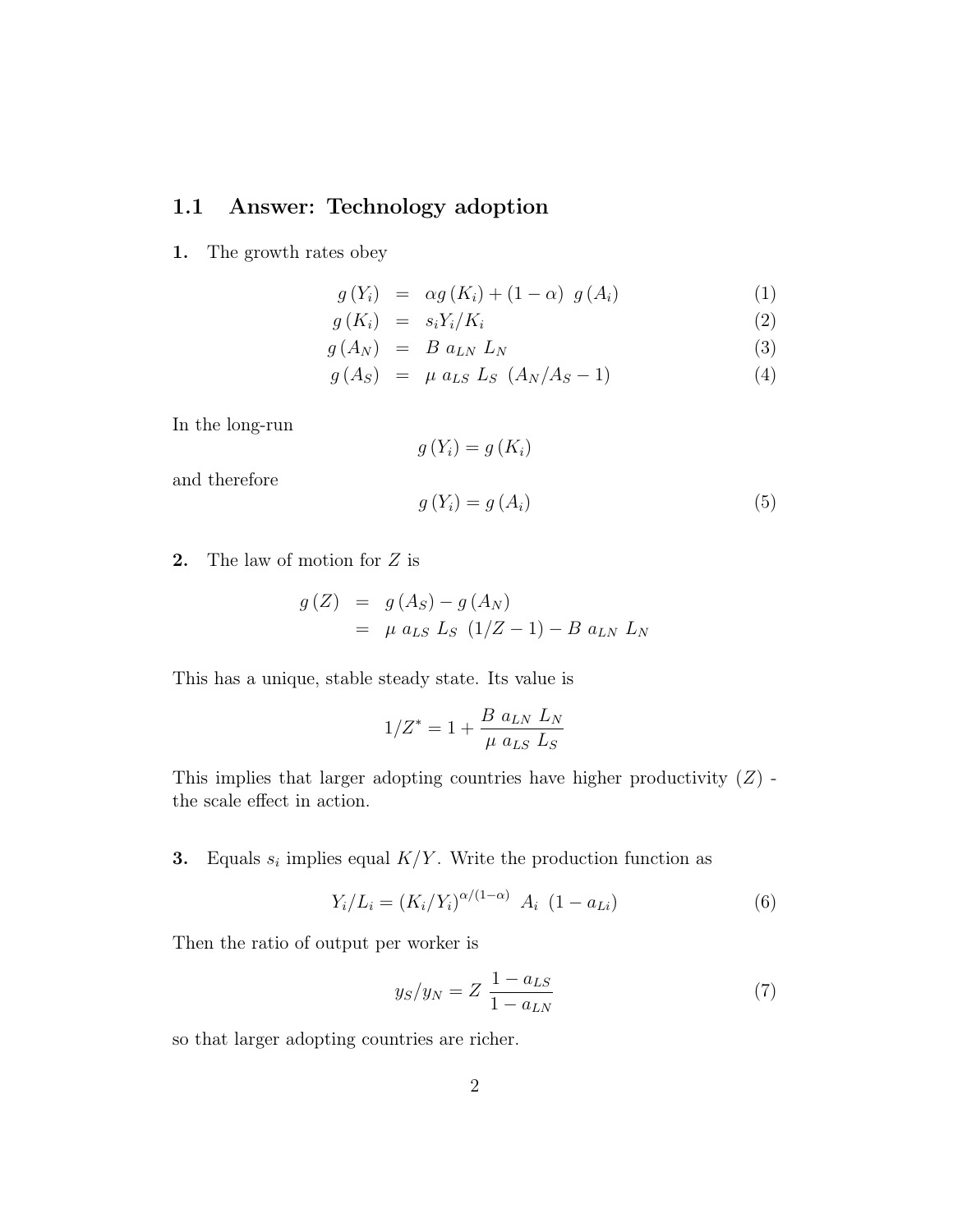## 2 Ideas produced from capital and labor

Consider the following version of a Romer model. The Solow block:

$$
Y = K_Y^{\alpha} L_Y^{1-\alpha}
$$
 (8)

$$
\dot{K} = A s_K Y - \delta K \tag{9}
$$

$$
L_t = L_0 e^{nt} \tag{10}
$$

Production of ideas:

$$
\dot{A} = \delta K_A^{\beta} L_A^{\lambda} A^{\phi} \tag{11}
$$

$$
0 < \phi < 1 \tag{12}
$$

Constant behavior:

$$
L_Y = s_Y L \tag{13}
$$

$$
L_A = s_A L \tag{14}
$$

$$
K_A = a K \tag{15}
$$

$$
K_Y = (1 - a) K \tag{16}
$$

- 1. Find the balanced growth rates of  $A, K, Y$ .
- 2. Derive expressions that give the growth rates of  $g(A)$  and  $g(K/L)$  as functions of  $q(A)$ ,  $q(K/L)$ , and parameters. Set  $\delta = 0$ .
- 3. Graph curves representing constant  $g(A)$  and  $g(K/L)$ . Place  $g(A)$  on the x-axis and  $g(K/L)$  on the y-axis.
- 4. Which assumptions on the parameters do you need for a balanced growth path to exist (the two curves to intersect)?
- 5. Is the balanced growth path stable in the case where it exists? Hint: Draw a phase diagram of  $g(A)$  and  $g(K/L)$ ; in growth rates, not in levels.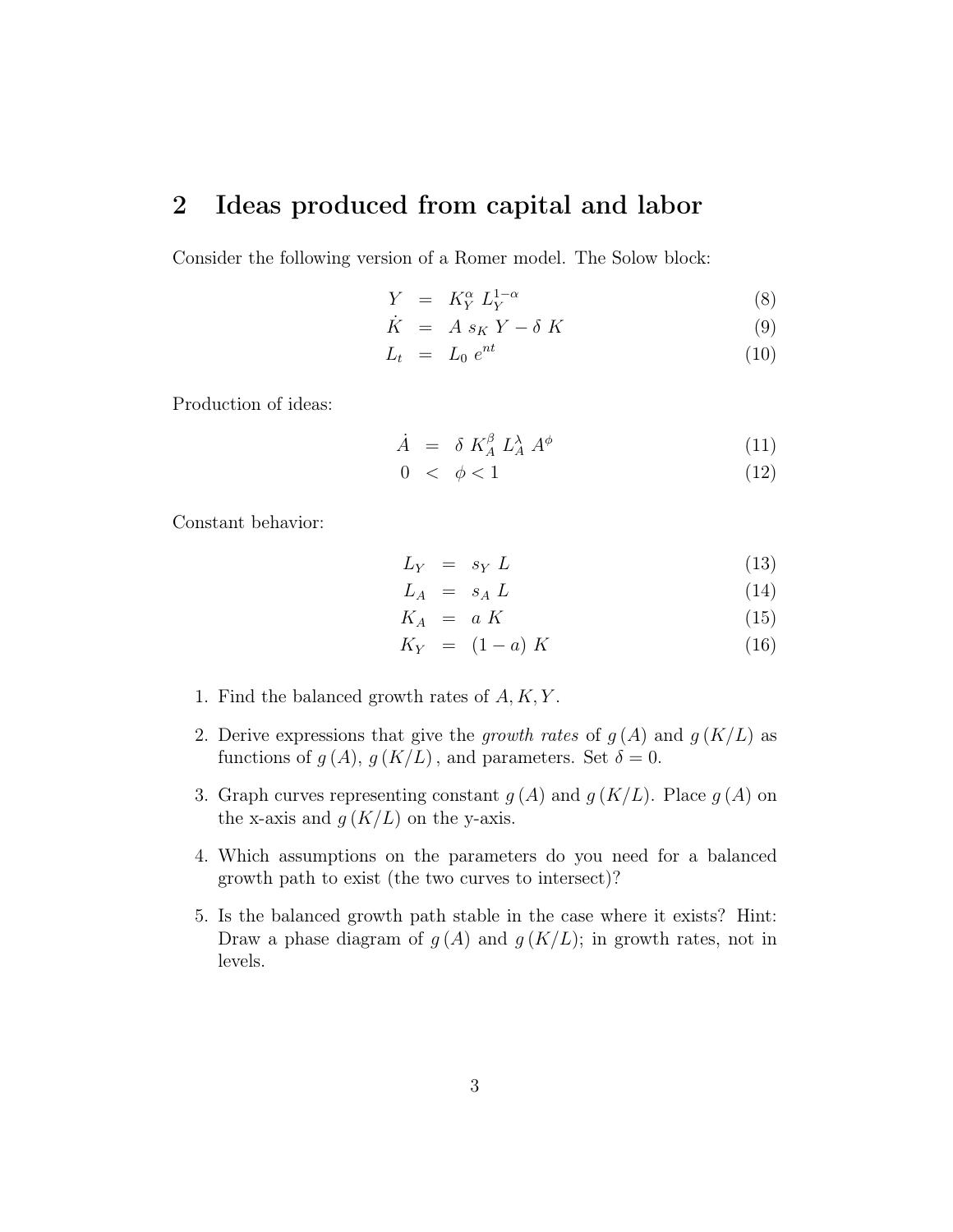### 2.1 Answer: Ideas produced from capital and labor

1. Start from

$$
(1 - \phi) g(A) = \lambda n + \beta g(K/L) + \beta n
$$
  
\n
$$
g(A) = (1 - \alpha) g(K/L)
$$
  
\n
$$
g(Y/L) = g(K/L)
$$

These are three equations which can be solved for the 3 growth rates. Some algebra yields

$$
g(A) = n \frac{\lambda + \beta}{1 - \phi - \beta / (1 - \alpha)}
$$
\n(17)

2.

$$
g(g(K)) = g(A) - (1 - \alpha) g(K/L)
$$
  
\n
$$
g(g(A)) = (\beta + \lambda) n + \beta g(K/L) - (1 - \phi) g(A)
$$

**3.-4.** These are straight lines with slopes  $(1 - \phi)/\beta$  and  $1/(1 - \alpha)$ . For these to intersect, we need the denominator in (17) to be positive.

5. Draw the phase diagram to see that the BGP is stable. This directly uses the answer to  $#2$ . See Romer, Advanced Macroeconomics, 3rd ed., ch. 3.3.

## 3 Learning by doing

Consider the following model. Output  $(Y)$  is produced from capital  $(K)$  and labor  $(L)$ :

$$
Y_t = K_t^{\alpha} \left( A_t L_t \right)^{1-\alpha} \tag{18}
$$

with  $0 < \alpha < 1$ . Labor grows at the constant rate *n*:

$$
L_t = e^{nt} \tag{19}
$$

Capital is accumulated according to

$$
\dot{K}_t = sY_t. \tag{20}
$$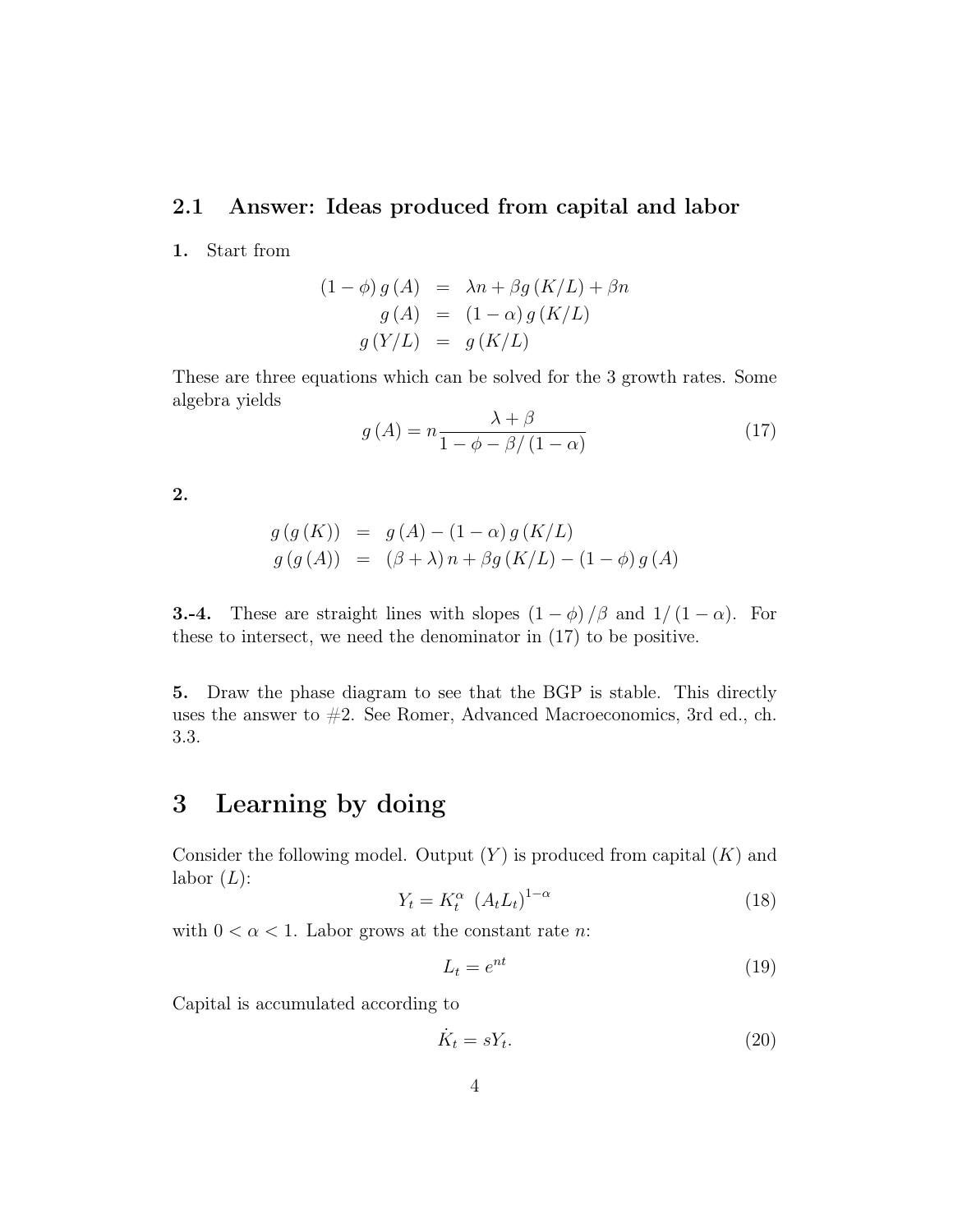The saving rate s is constant. Knowledge is accumulated as a by-product of production:

$$
\dot{A}_t = BY_t^{\varphi}
$$

with  $0 < \varphi < 1$  and  $B > 0$ .

- 1. Derive the balanced growth rates of Y, K, and A.
- 2. Does a change in s affect long-run growth? Explain the intuition. (You can do this even if you did not answer 1.)
- 3. Does a change in  $n$  affect long-run growth? Explain the intuition. (You can do this even if you did not answer 1.)
- 4. Derive an expression for the balanced growth *level* of  $Y(t)$  as a function of  $L(t)$  and parameters. (If you could not solve for the balanced growth rate in 1, simply call it  $q$  here.)
- 5. Now assume that  $\varphi = 1$  and  $n = 0$ . Solve for the balanced growth rate of Y as a function of  $s, L$ , and parameters. Explain why a larger  $L$ implies faster balanced growth. Hint: Find expressions for ratios that are constant on the balanced growth path  $(Y/K, Y/A, g_Y)$ .

#### 3.1 Answer: Learning by doing

1. Balanced growth rates. First, write all model equations in growth rates:

$$
g_Y = \alpha g_K + (1 - \alpha) (n + g_A) \tag{21}
$$

$$
g_K = sY/K \tag{22}
$$

$$
g_A = BY^{\varphi}/A \tag{23}
$$

From (22) we find that  $g_Y = g_K$  on the BGP. Then from the production function  $g_Y = n + g_A$ . Therefore:

$$
g_Y = g_K = g_A + n = \frac{n}{1 - \varphi} \tag{24}
$$

$$
g_A = \frac{\varphi n}{1 - \varphi} \tag{25}
$$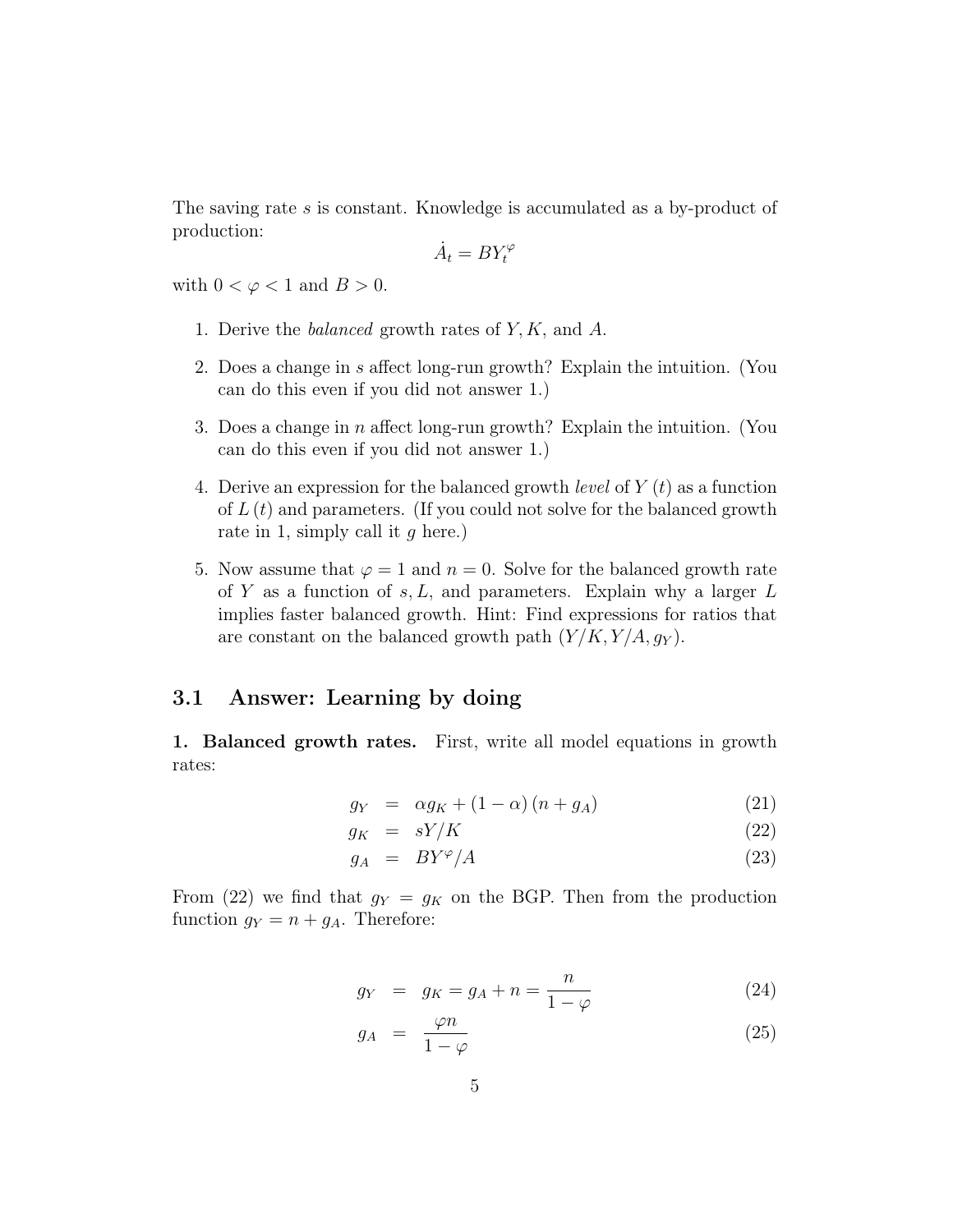2. s does not affect long-run growth. A one-time increase in s raises K and therefore  $Y$ .  $g_A$  rises temporarily, but eventually diminishing returns in the production of ideas cause growth to slow down again.

**3.** *n* does affect long-run growth. The reason is the same as in the R&D model. Faster output growth implies faster growth in inputs to innovation and hence faster growth of ideas.

4. Balanced growth output The strategy for finding levels is: Start from the production function. We need to substitute out the endogenous  $K$ and  $A$  to express  $Y$  as a function of exogenous objects only. Use the laws of motions to express  $K$  and  $A$  as functions of  $Y$  and other exogenous objects. Substitute these into the production function. Solve for Y .

The BGP capital-output ratio is

$$
g_K = sY/K.\t\t(26)
$$

From this we find

$$
K = sY/g_K. \t\t(27)
$$

From the law of motion for A:

$$
A = B \ Y^{\varphi}/g_A. \tag{28}
$$

Substitute into the production function:

$$
Y = \left(\frac{sY}{g_Y}\right)^{\alpha} L^{1-\alpha} \left(\frac{B Y^{\varphi}}{g_A}\right)^{1-\alpha} \tag{29}
$$

or

$$
Y^{(1-\alpha)(1-\varphi)} = \left(\frac{s}{g_Y}\right)^{\alpha} L^{1-\alpha} \left(\frac{B}{g_A}\right)^{1-\alpha} \tag{30}
$$

$$
= s^{\alpha} L^{1-\alpha} (B/\varphi)^{1-\alpha} \frac{1-\varphi}{n}
$$
 (31)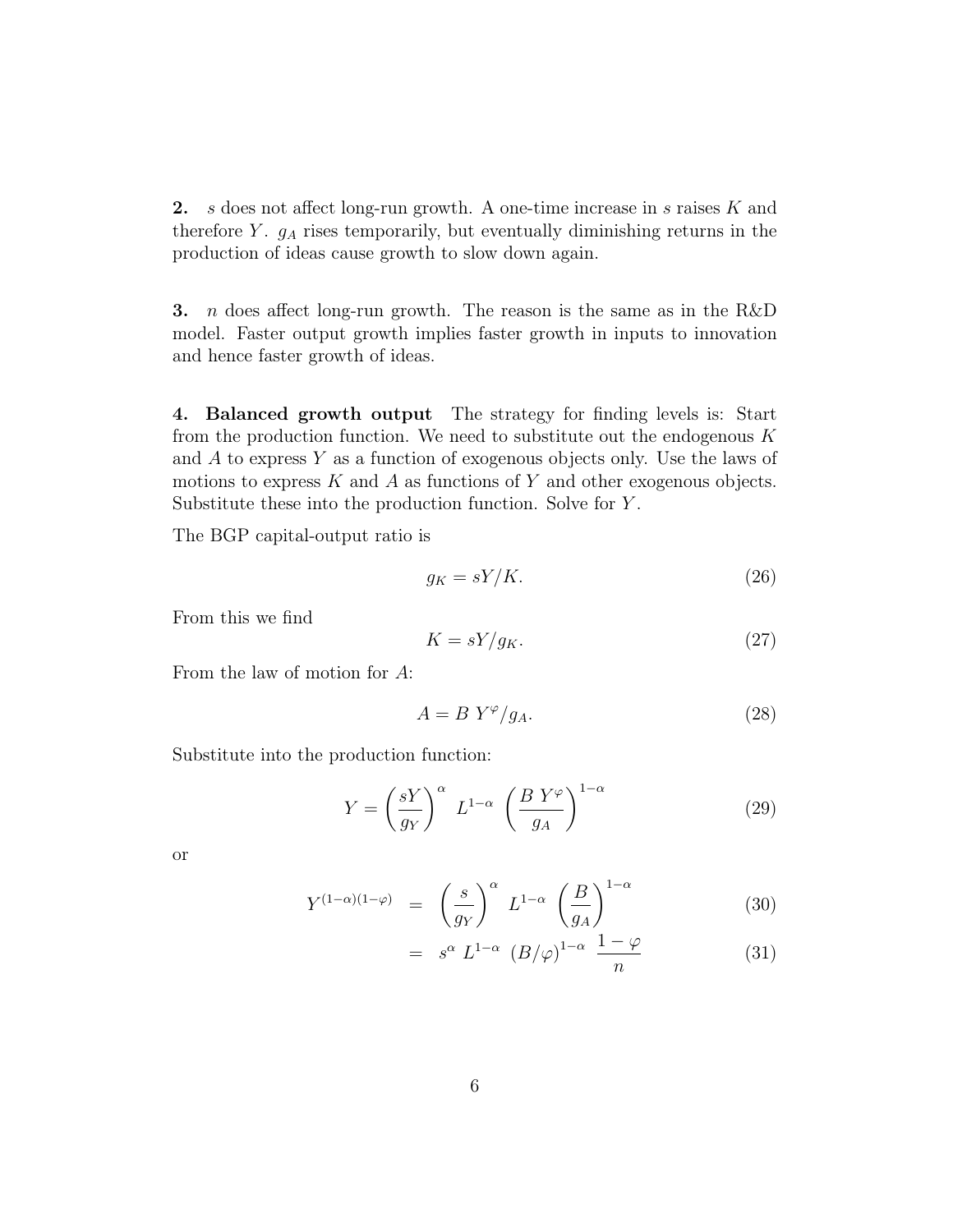5. Balanced growth rate. Now the balanced growth rates satisfy:

$$
g = g_Y = g_K = g_A = BY/A = sY/K\tag{32}
$$

Start from the law of motion for A:

$$
g = BY/A
$$
  
=  $B (K/A)^{\alpha} L^{1-\alpha}$ 

We need to find  $K/A$ , then we are done. From

$$
BY/A = g = sY/K
$$

 $K/A = s/B$ 

we have

$$
g = (BL)^{1-\alpha} s^{\alpha} \tag{33}
$$

and therefore

Larger economics (higher 
$$
L
$$
) grow faster. This is the usual scale effect. Larger economics devote more resources to innovation.

## 4 Endogenous growth without scale effects

There is one final good which is produced by combining intermediates according to the production function

$$
C = \left(\int_0^B Y_i^{1/\theta} di\right)^{\theta} \tag{34}
$$

We call final output C because it can only be consumed.  $\theta > 0$ .

There are B intermediate goods  $(Y_i)$ . Each is produced from labor  $L_{Y_i}$  and ideas  $M_i$  according to

$$
Y_i = M_i^{\sigma} L_{Y,i} \tag{35}
$$

Innovation must be undertaken for each variety separately:

$$
\dot{M}_i = \delta M_i L_{M,i} \tag{36}
$$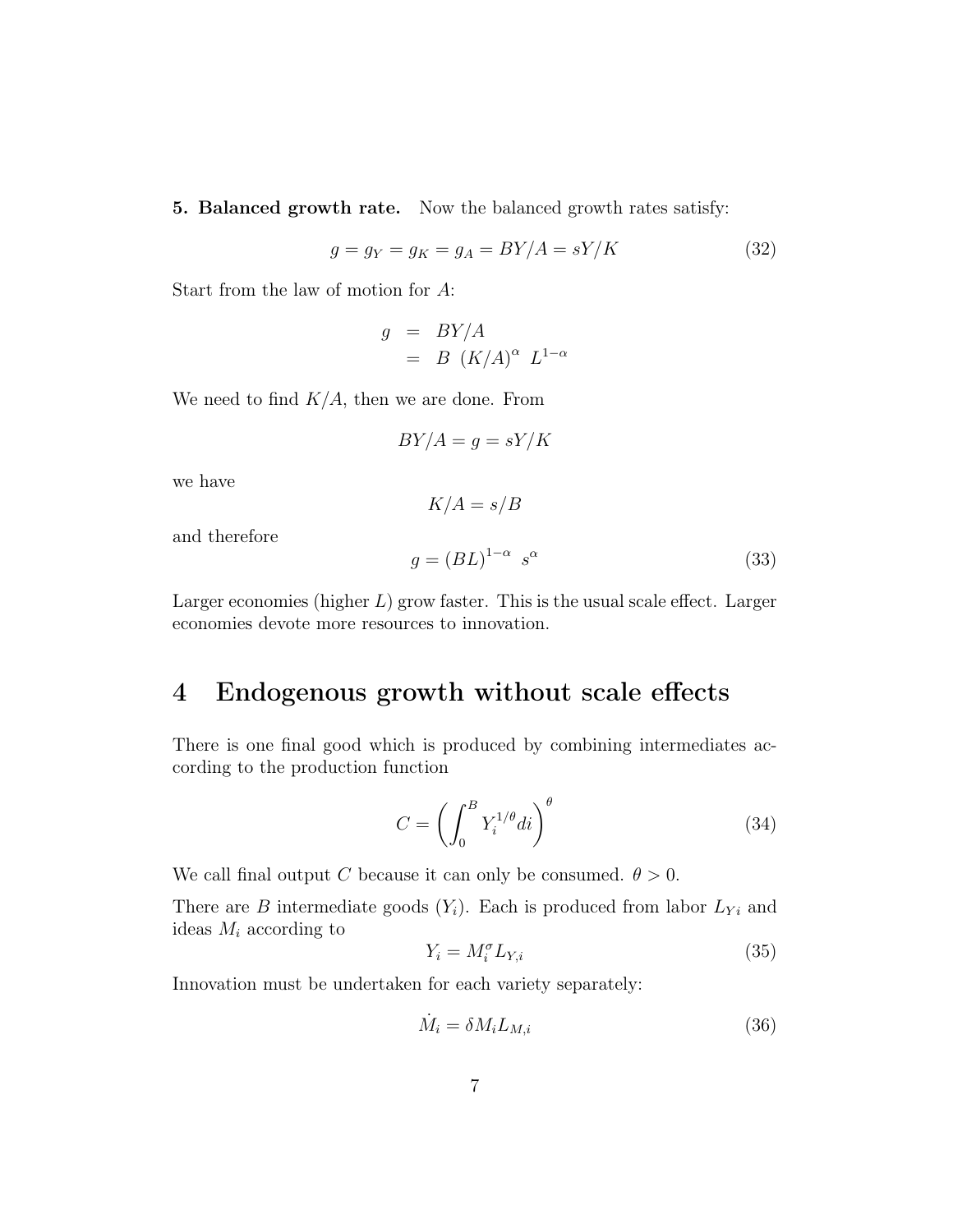Finally, for reasons that we will see below, assume that  $B=L^{\beta}$ . The labor constraint is now

$$
L = \int_{0}^{B} (L_{Y,i} + L_{M,i})di
$$
 (37)

We shall again assume that the labor allocation is constant such that fraction s of the total labor endowment is allocated to innovation

$$
sL = \int_0^B L_{Mid} \, i \tag{38}
$$

Assume symmetry: all varieties are identical.

1. Show that

$$
Y_i = M^{\sigma} (1 - s) L^{1 - \beta} \tag{39}
$$

for all varieties  $i$ . Let's call this output level  $Y$ .

- 2. Derive an expression for the growth rate of per capita output  $c = C/L$ .
- 3. Discuss the effects of policies which change s on long-run growth. How does your answer depend on the value of  $\beta$ . Can you provide intuition for your finding?

Note: If you have trouble with the integrals, simply replace them with sums. The result is the same.

### 4.1 Answer: Endogenous growth without scale effects

1. With symmetry the model equations become

$$
M_i = M
$$
  
\n
$$
L_{M,i} = sL/B = sL^{1-\beta}
$$
  
\n
$$
L_{Y,i} = (1-s)L/B = (1-s)L^{1-\beta}
$$

Substitute into the production function for varieties:

$$
Y_i = Y = M^{\sigma} L_{Y,i} = M^{\sigma} (1 - s) L^{1 - \beta}
$$
\n(40)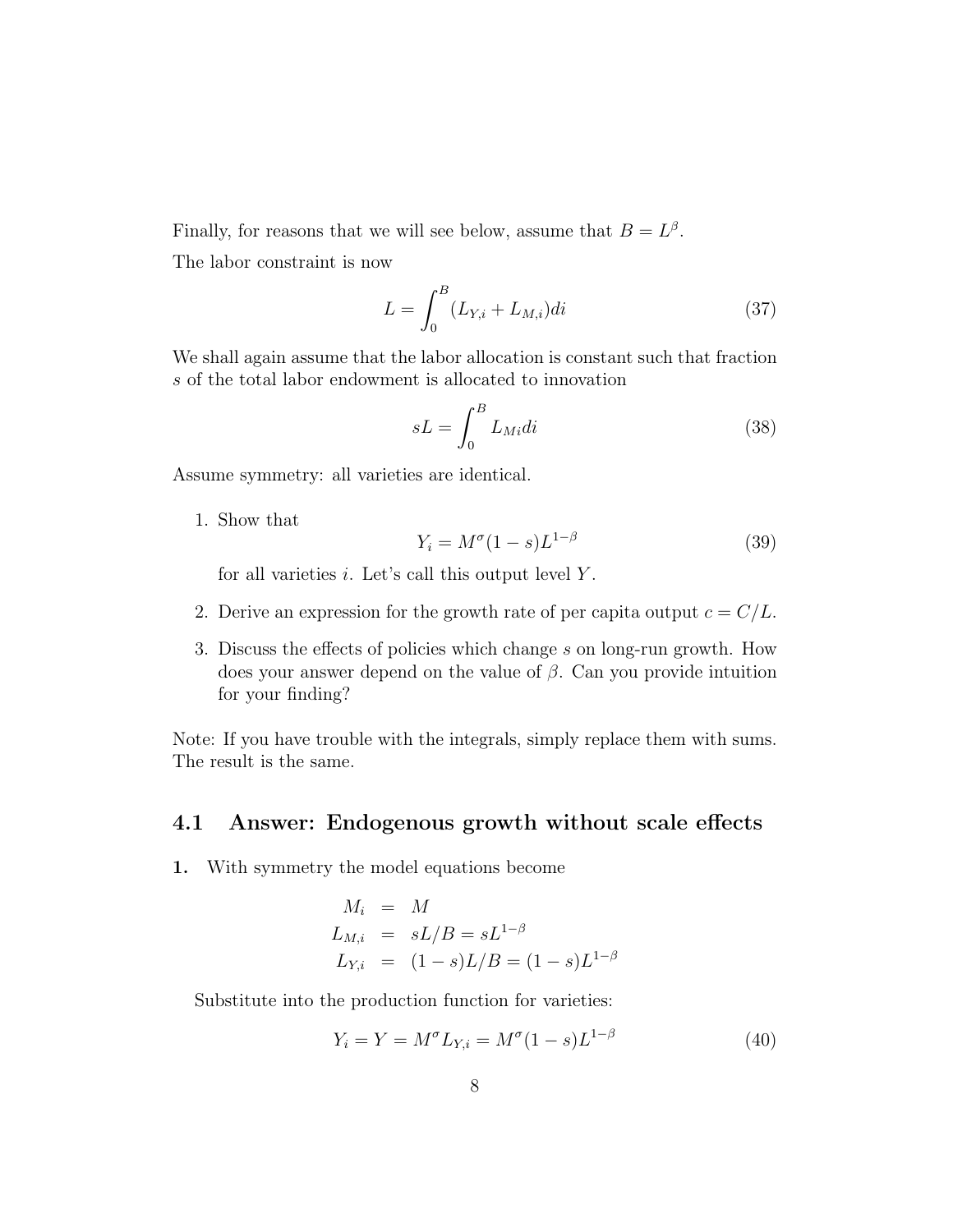2. Growth rate: With symmetry:

$$
C = B^{\theta} Y
$$
  
\n
$$
c = C/L = B^{\theta} M^{\sigma} (1 - s) L^{-\beta}
$$
\n(41)

Taking growth rates

$$
g(c) = \theta g(B) + \sigma g(M) - \beta n
$$
  
\n
$$
g(M) = \delta s L^{1-\beta}
$$
  
\n
$$
g(B) = \beta n
$$

Thus

$$
g(c) = (\theta - 1)\beta n + \sigma \delta s L^{1-\beta}
$$
\n(42)

**3. Long-run effects of policies** If  $\beta > 1$  the model behaves much like the standard Romer model in that policies (changing s) do not affect long-run growth. The reason is that  $L^{1-\beta} \to 0$  over time. However, if  $\beta = 1$ , the  $L^{1-\beta}$ term does not go to 0 as  $L$  becomes large. Then changes in s affect long-run growth. If  $\beta$  < 1, then the model only has a balanced growth path for the case of  $n = 0$ . Otherwise it has exploding growth.

What is the intuition for the absence of scale effects? The scale effect usually arises because a larger market makes R&D more productive or more profitable. In this simple model, profitability is not an issue because s is exogenous. Here, the scale effect comes from having more researchers working on each variety if there is a lot of labor around. That is

$$
L_{M,i} = sL/B = sL^{1-\beta}
$$

is high unless  $\beta = 1$ . But if  $\beta = 1$ , the number of varieties rises exactly in proportion to  $L$ , so that  $L_{Mi}$  remains unchanged as  $L$  grows.

How can one motivate the assumption that  $B$  is proportional to  $L$ . Young (1998) shows that this can arise as an equilibrium outcome, if households have a preference for variety. With a larger population, per capita output rises. Consumers could increase how much they consume of each variety. Then the scale effect would be back. But with the right preferences they will hold  $Y_i$  constant and increase the number of varieties instead – the scale effect is gone. However, in setting  $\beta = 1$  another knife-edge assumption is introduced.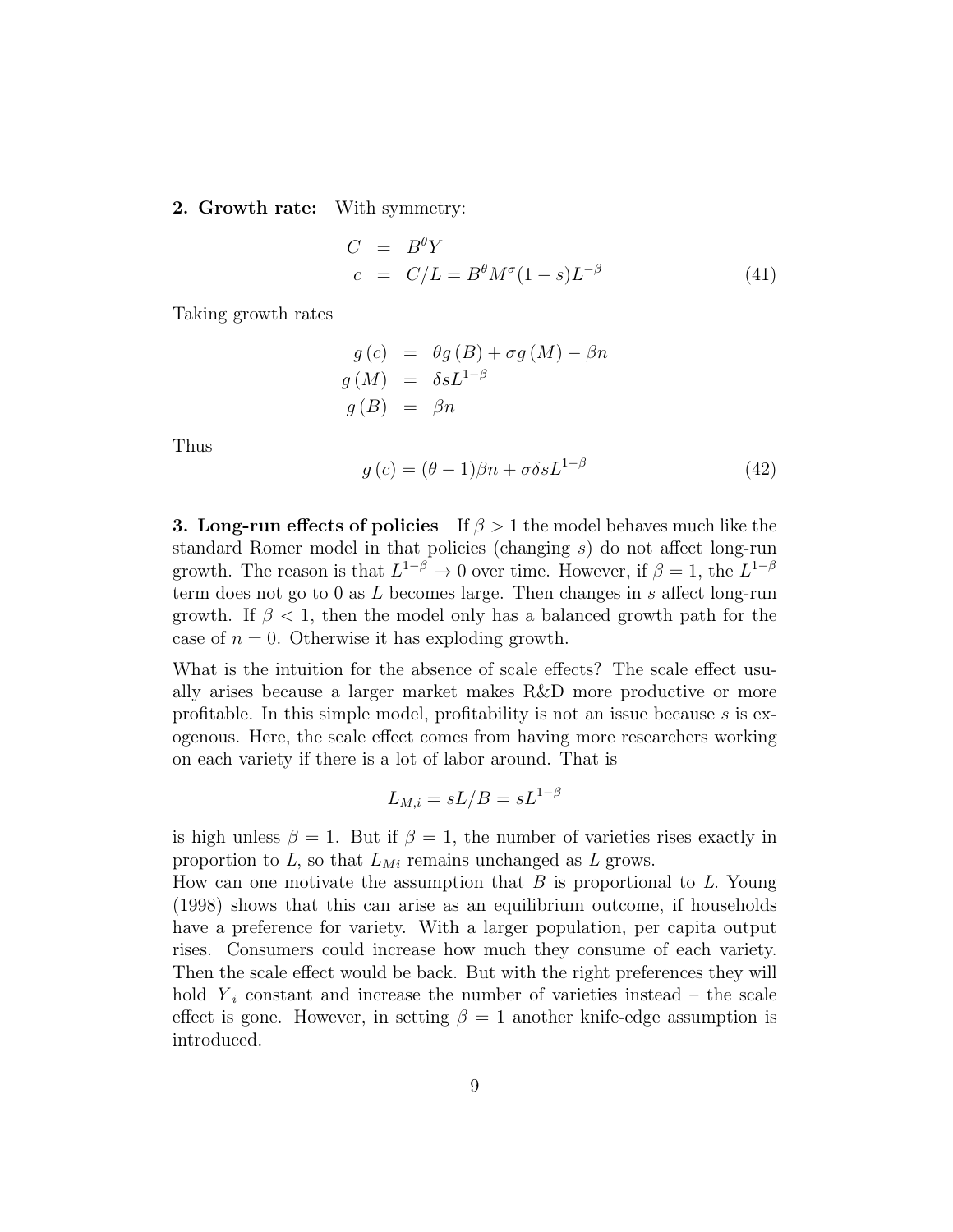## 5 R&D: Durable Intermediates

Based on Barro & Sala-i-Martin (JPE 1992). Consider the following version of an R&D growth model where the intermediate inputs  $(x)$  are *durable*.

Time is continuous and goes on forever. There is a representative household who lives forever with preferences

$$
\int_0^\infty e^{-\rho t} \frac{c_t^{1-\sigma} - 1}{1 - \sigma} dt \tag{43}
$$

The household supplies one unit of labor inelastically. The mass of households is constant and equal to one. Final goods are produced by competitive firms with production function

$$
y_t = AL_t^{\alpha} \int_0^{N_t} x_{j,t}^{1-\alpha} dj
$$

Output is used for consumption, for investment in intermediates, and for R&D. Intermediates are produced by monopolists. Once a new variety j has been invented, the firm is endowed with  $x_0$  units of  $x_j$ . Additional units are then accumulated according to

$$
\dot{x}_{j,t} = \eta I_{j,t}^{\varphi} - \delta x_{j,t} \tag{44}
$$

where for now  $0 < \varphi < 1$  and  $I_{j,t}$  is investment (in the form of goods) in accumulating intermediates. Intermediates depreciate at rate  $\delta$ . They are rented to final goods firms at price  $R_{j,t}$ .

New varieties are invented according to:

$$
\dot{N} = \beta^{-1} z \tag{45}
$$

where z denotes goods devoted to R&D. There is free entry into the market for new varieties.

The solution to the household problem is standard. The budget constraint is

$$
\dot{a}_t = r_t a_t - c_t \tag{46}
$$

where a denotes asset holdings.  $c_t$  and  $a_t$  solve the Euler equation

$$
\dot{c}_t/c_t = \frac{r_t - \rho}{\sigma} \tag{47}
$$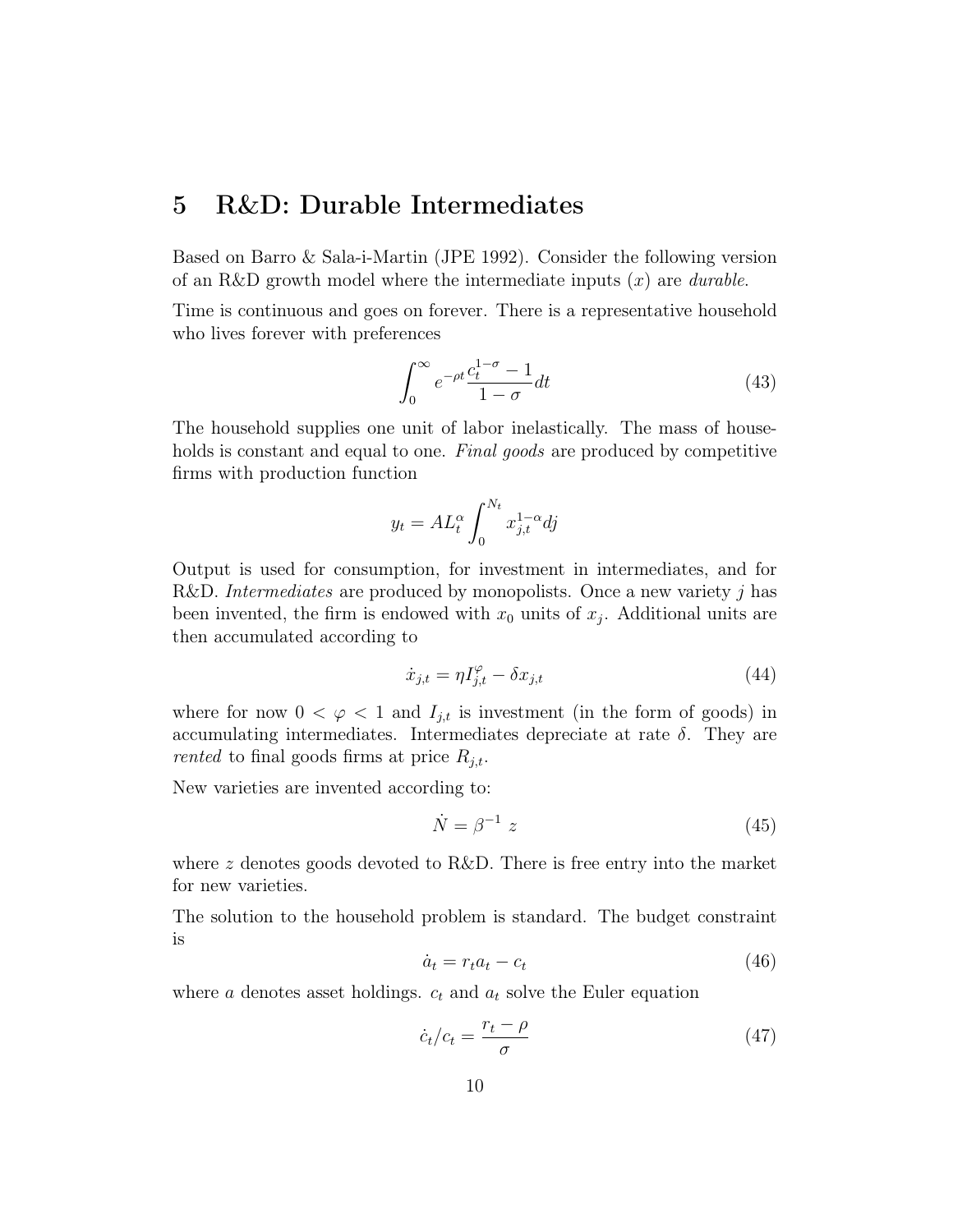the budget constraint,  $a_0$  given, and the TVC  $\lim_{t\to\infty} e^{-\rho t} u'(c_t) a_t = 0$ .

#### Questions:

- 1. Write down the problem of the final goods firm. Derive the first order conditions. Define a solution.
- 2. Write down the problem of an intermediate goods firm who has just invented good j. Derive the first-order conditions. Define a solution. Do not yet substitute out the co-state from the first-order conditions.
- 3. Define an equilibrium. Do not assume symmetry (there is no symmetric equilibrium because recently invented goods are supplied in smaller quantities than old ones).
- 4. From hereon assume  $\varphi = 1$  and consider the balanced growth path with  $r$  constant. Although this is not strictly speaking correct, assume that the equilibrium conditions derived for  $\varphi < 1$  continue to hold (it yields the right answer). Solve for the intermediate goods firm's optimal  $R(x_t)$  and  $x_t$  as functions of r. How do they change over time?
- 5. Solve for the *symmetric* equilibrium values of  $x_t$  and  $r_t$ . Given the Euler equation, you have found the equilibrium growth rate. Note: With  $\varphi = 1$  there is a symmetric equilibrium because it does not take time to build up the stock of  $x_j$ . You will find two equations in x and r, not a single closed form solution.

#### 5.0.1 Answer: R&D: Durable Intermediates

**1. Final goods firm:**  $\{y_t, L_t, x_{j,t}\}$  solve the production function and the FOCs

$$
w_t = \alpha y_t / L_t \tag{48}
$$

$$
R_{j,t} = (1 - \alpha) A L^{\alpha} x_j^{-\alpha} \tag{49}
$$

so that  $R'(x) = -\alpha R(x)/x$  and marginal revenue is  $R(x) + R'(x)x = 0$  $(1 - \alpha) R(x)$ .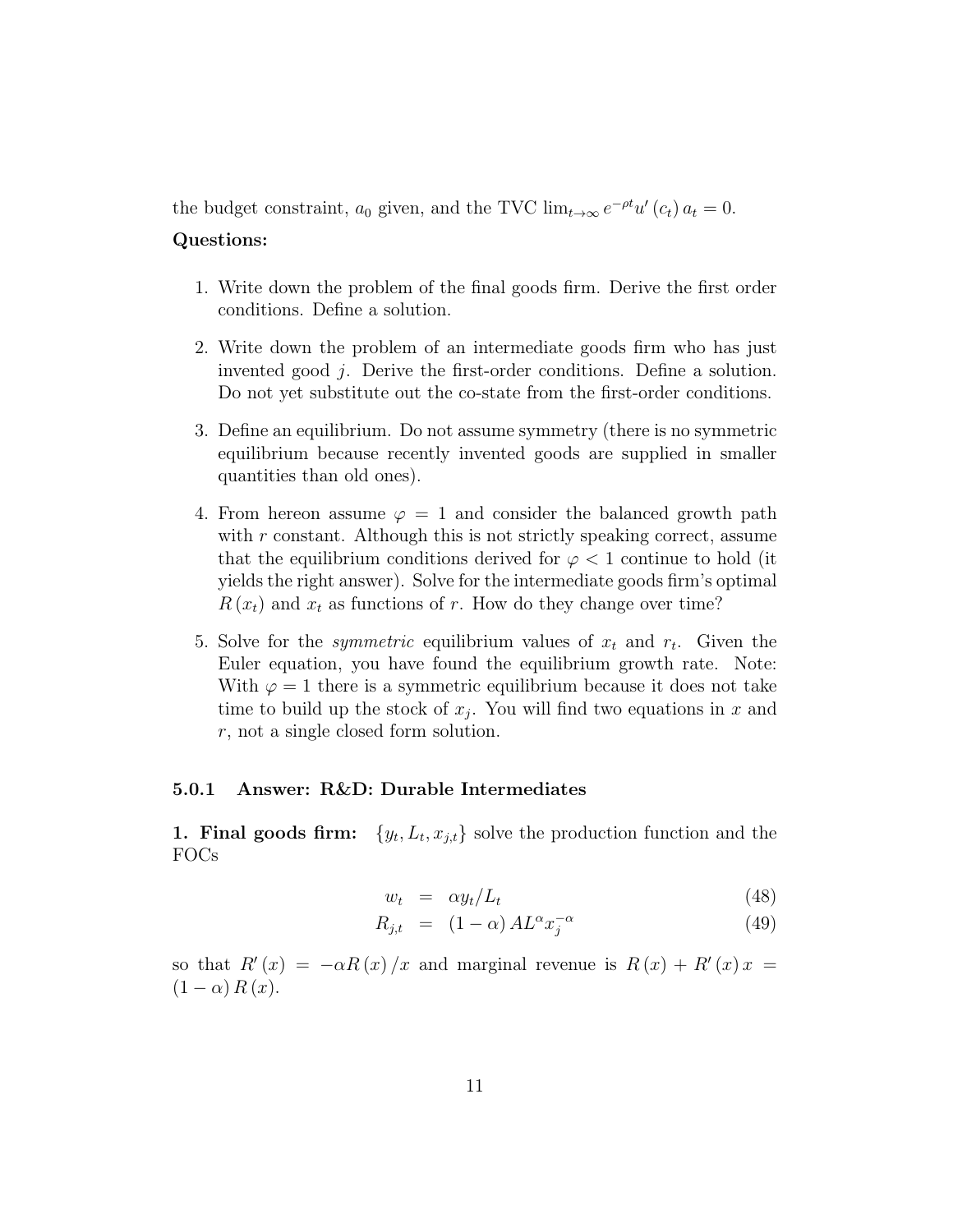2. Intermediate goods firm: This is really the same as the problem of a firm that owns the capital stock in the standard growth model. Period profits are  $R(x) x - I$ . The only difference is that the firm does not take R as given - it depends on  $x$ .

$$
V = \max \int e^{-rt} [R(x_t) x_t - I_t] dt
$$

$$
\dot{x} = \eta I_t^{\varphi} - \delta x
$$
(50)

subject to

Hamiltonian:

$$
H = R(x)x - I + \mu[\eta I^{\varphi} - \delta x]
$$
\n(51)

FOCs:

$$
\frac{\partial H}{\partial I} = -1 + \mu \eta \varphi I^{\varphi - 1} = 0
$$
  

$$
\dot{\mu} = (r + \delta) \mu - R'(x) x - R(x)
$$

Solution:  $\{I_t, x_t, \mu_t\}$  that solve 2 FOCs and law of motion for x. Boundary conditions:  $x(0) = 0$  given,  $\lim_{t \to \infty} e^{-rt} \mu_t x_t = 0$ .

- 3. Equilibrium:  $,I_{j,t}, \mu_{j,t}, y_t, L_t, r_t, c_t, w_t\}$  that solve:
	- Household: 2
	- Final goods: 3
	- Intermediate goods: 3
	- Free entry: Spend  $\beta$  dt to obtain  $dN = \beta/\beta$  dt new patents worth V dt. Equate cost and profits:

$$
\beta = \int e^{-rt} \left[ R\left(x_t\right) x_t - I_t \right] dt \tag{52}
$$

- Goods market clearing:  $y = c + NI + N\beta$ .
- Labor market clearing:  $L = 1$ .
- Asset market clearing: This depends, as usual, on the structure of asset markets. If households own the firms  $a_t = \int_0^{N_t} V_{j,t}$ . Alternatively, one could assume that innovators issue bonds.